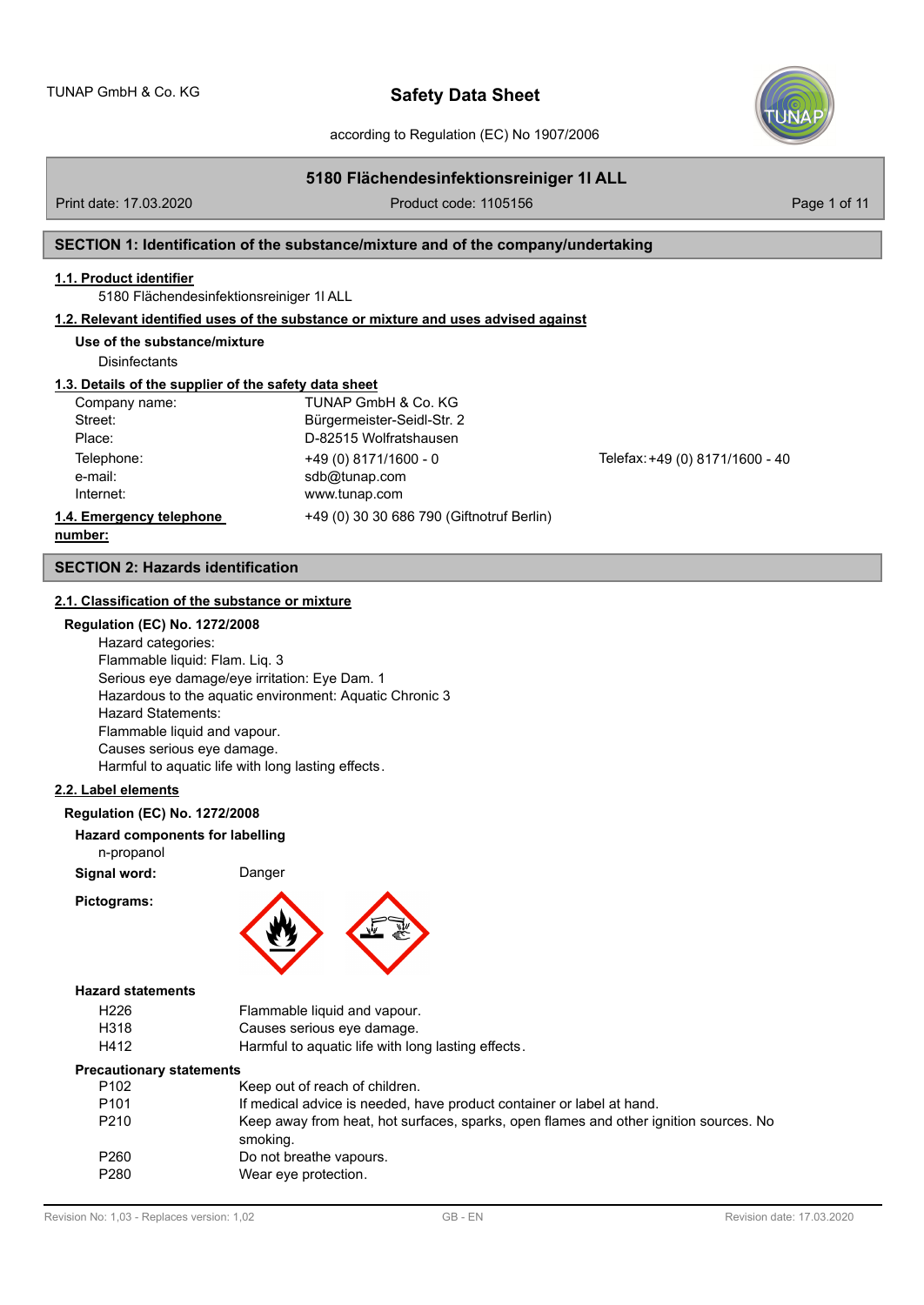

### according to Regulation (EC) No 1907/2006

| 5180 Flächendesinfektionsreiniger 11 ALL |                                                                                                                                     |              |  |  |  |  |
|------------------------------------------|-------------------------------------------------------------------------------------------------------------------------------------|--------------|--|--|--|--|
| Print date: 17.03.2020                   | Product code: 1105156                                                                                                               | Page 2 of 11 |  |  |  |  |
| P305+P351+P338                           | IF IN EYES: Rinse cautiously with water for several minutes. Remove contact lenses, if<br>present and easy to do. Continue rinsing. |              |  |  |  |  |
| P310                                     | Immediately call a POISON CENTER/doctor.                                                                                            |              |  |  |  |  |
| P <sub>501</sub>                         | Dispose of contents/container according to the official regulations.                                                                |              |  |  |  |  |
| Special labelling of certain mixtures    |                                                                                                                                     |              |  |  |  |  |

Read attached instructions before use.

## **2.3. Other hazards**

The substances in the mixture do not meet the PBT/vPvB criteria according to REACH, annex XIII.

## **SECTION 3: Composition/information on ingredients**

## **3.2. Mixtures**

## **Hazardous components**

| CAS No     | Chemical name                                                                                                            |                                                                       |                  |                |  |
|------------|--------------------------------------------------------------------------------------------------------------------------|-----------------------------------------------------------------------|------------------|----------------|--|
|            | EC No                                                                                                                    | Index No                                                              | <b>REACH No</b>  |                |  |
|            | <b>GHS Classification</b>                                                                                                |                                                                       |                  |                |  |
| 64-17-5    | ethanol                                                                                                                  |                                                                       |                  | $20 - 25%$     |  |
|            | 200-578-6                                                                                                                | 603-002-00-5                                                          | 01-2119457610-43 |                |  |
|            | Flam. Lig. 2, Eye Irrit. 2; H225 H319                                                                                    |                                                                       |                  |                |  |
| 71-23-8    | n-propanol                                                                                                               |                                                                       |                  | $10 - 20%$     |  |
|            | 200-746-9                                                                                                                | 603-003-00-0                                                          | 01-2119486761-29 |                |  |
|            | Flam. Liq. 2, Eye Dam. 1, STOT SE 3; H225 H318 H336                                                                      |                                                                       |                  |                |  |
| 85409-23-0 | Quaternary ammonium compounds, Alkyl (C12 -C14) ethyl benzyl ammonium chloride                                           |                                                                       |                  |                |  |
|            | 287-090-7                                                                                                                |                                                                       |                  |                |  |
|            | Acute Tox. 4, Skin Corr. 1B, Aquatic Acute 1 (M-Factor = 10), Aquatic Chronic 1; H302 H314<br>H400 H410                  |                                                                       |                  |                |  |
| 68424-85-1 |                                                                                                                          | Quaternary ammonium compounds, benzyl-C12-16-alkyldimethyl, chlorides |                  | $0.1 - 5.1 \%$ |  |
|            | 270-325-2                                                                                                                |                                                                       |                  |                |  |
|            | Acute Tox. 4, Skin Corr. 1B, Aquatic Acute 1 (M-Factor = 10), Aquatic Chronic 1 (M-Factor = 1);<br>H302 H314 H400 H410   |                                                                       |                  |                |  |
| 7173-51-5  | didecyldimethylammonium chloride                                                                                         |                                                                       |                  |                |  |
|            | 230-525-2                                                                                                                |                                                                       |                  |                |  |
|            | Acute Tox. 3, Skin Corr. 1B, Eye Dam. 1, Aguatic Acute 1 (M-Factor = 10), Aguatic Chronic 2;<br>H301 H314 H318 H400 H411 |                                                                       |                  |                |  |

Full text of H and EUH statements: see section 16.

## **Labelling for contents according to Regulation (EC) No 648/2004**

disinfectants, preservation agents (Benzalkonium chloride).

## **SECTION 4: First aid measures**

## **4.1. Description of first aid measures**

### **General information**

First aider: Pay attention to self-protection! Remove persons to safety. Never give anything by mouth to an unconscious person or a person with cramps.

## **After inhalation**

Remove person to fresh air and keep comfortable for breathing. In all cases of doubt, or when symptoms persist, seek medical advice.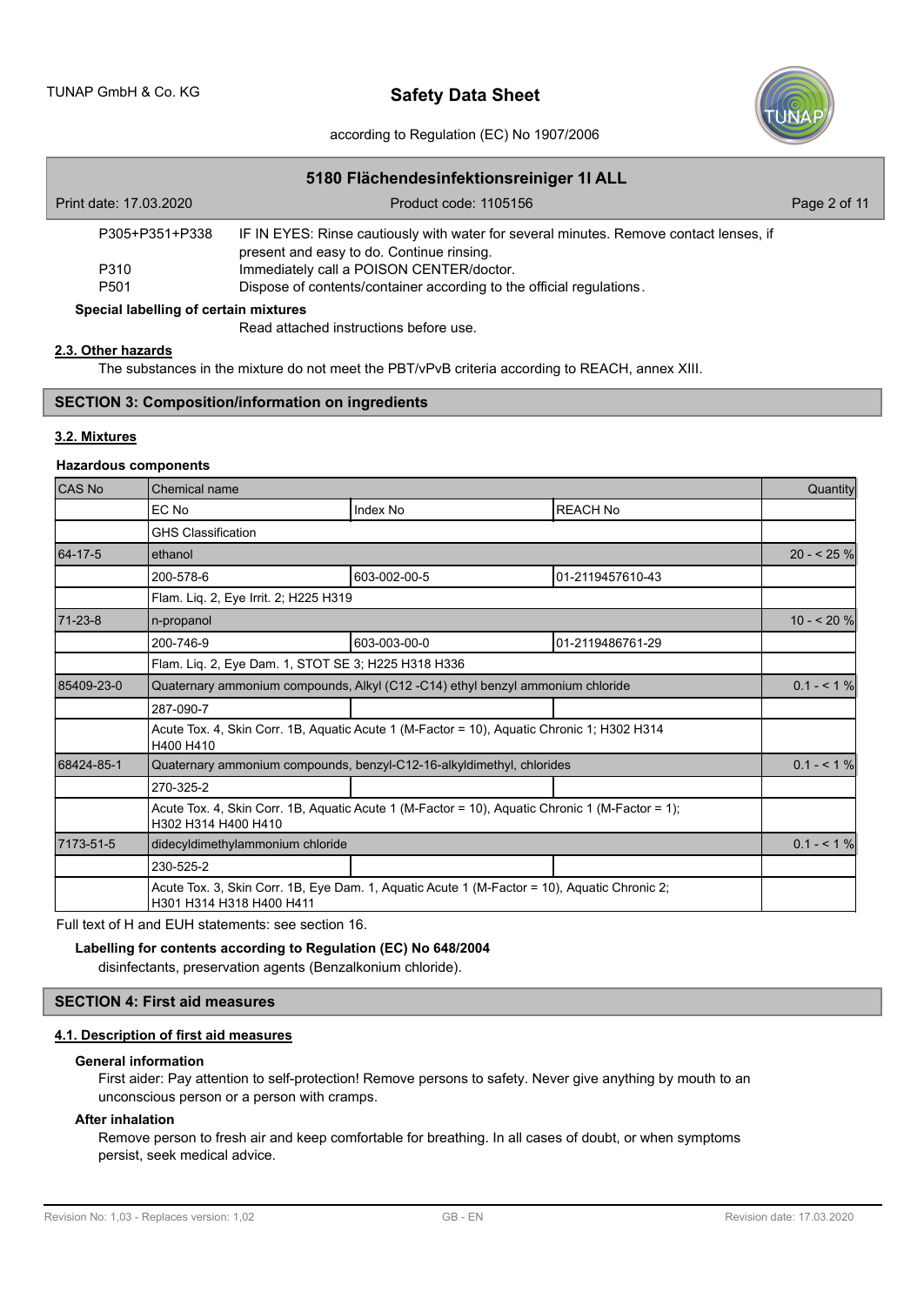

according to Regulation (EC) No 1907/2006

## **5180 Flächendesinfektionsreiniger 1l ALL**

Print date: 17.03.2020 Product code: 1105156 Page 3 of 11

#### **After contact with skin**

Wash with plenty of water and soap. Take off immediately all contaminated clothing and wash it before reuse. In all cases of doubt, or when symptoms persist, seek medical advice.

#### **After contact with eyes**

Rinse cautiously with water for several minutes. Remove contact lenses, if present and easy to do. Continue rinsing. In case of troubles or persistent symptoms, consult an ophthalmologist.

#### **After ingestion**

Do NOT induce vomiting. Observe risk of aspiration if vomiting occurs. Call a physician in any case!

### **4.2. Most important symptoms and effects, both acute and delayed**

Headache, nausea, dizziness, fatigue, skin irritation

### **4.3. Indication of any immediate medical attention and special treatment needed**

Treat symptomatically. Call a POISON CENTER. Symptoms can occur only after several hours.

## **SECTION 5: Firefighting measures**

### **5.1. Extinguishing media**

## **Suitable extinguishing media**

Water fog. Foam. Carbon dioxide (CO2). Extinguishing powder.

### **Unsuitable extinguishing media**

High power water jet.

### **5.2. Special hazards arising from the substance or mixture**

Incomplete combustion and thermolysis gases of different toxicity can occur. In the case of hydrocarbonaceous products such as CO, CO2, aldehydes and soot. These can be very dangerous if they are inhaled in high concentrations or in enclosed spaces.

### **5.3. Advice for firefighters**

In case of fire and/or explosion do not breathe fumes. Move undamaged containers from immediate hazard area if it can be done safely. In case of fire: Wear self-contained breathing apparatus.

### **Additional information**

Use water spray jet to protect personnel and to cool endangered containers. Collect contaminated fire extinguishing water separately. Do not allow entering drains or surface water.

#### **SECTION 6: Accidental release measures**

### **6.1. Personal precautions, protective equipment and emergency procedures**

Wear breathing apparatus if exposed to vapours/dusts/aerosols. Remove all sources of ignition. Keep away from heat, hot surfaces, sparks, open flames and other ignition sources. No smoking. Wear personal protection equipment.

#### **6.2. Environmental precautions**

Do not allow to enter into surface water or drains. Prevent spread over a wide area (e.g. by containment or oil barriers). Ensure all waste water is collected and treated via a waste water treatment plant.

## **6.3. Methods and material for containment and cleaning up**

Absorb with liquid-binding material (e.g. sand, diatomaceous earth, acid- or universal binding agents). Clean contaminated articles and floor according to the environmental legislation.

## **6.4. Reference to other sections**

Safe handling: see section 7 Personal protection equipment: see section 8

Disposal: see section 13

## **SECTION 7: Handling and storage**

### **7.1. Precautions for safe handling**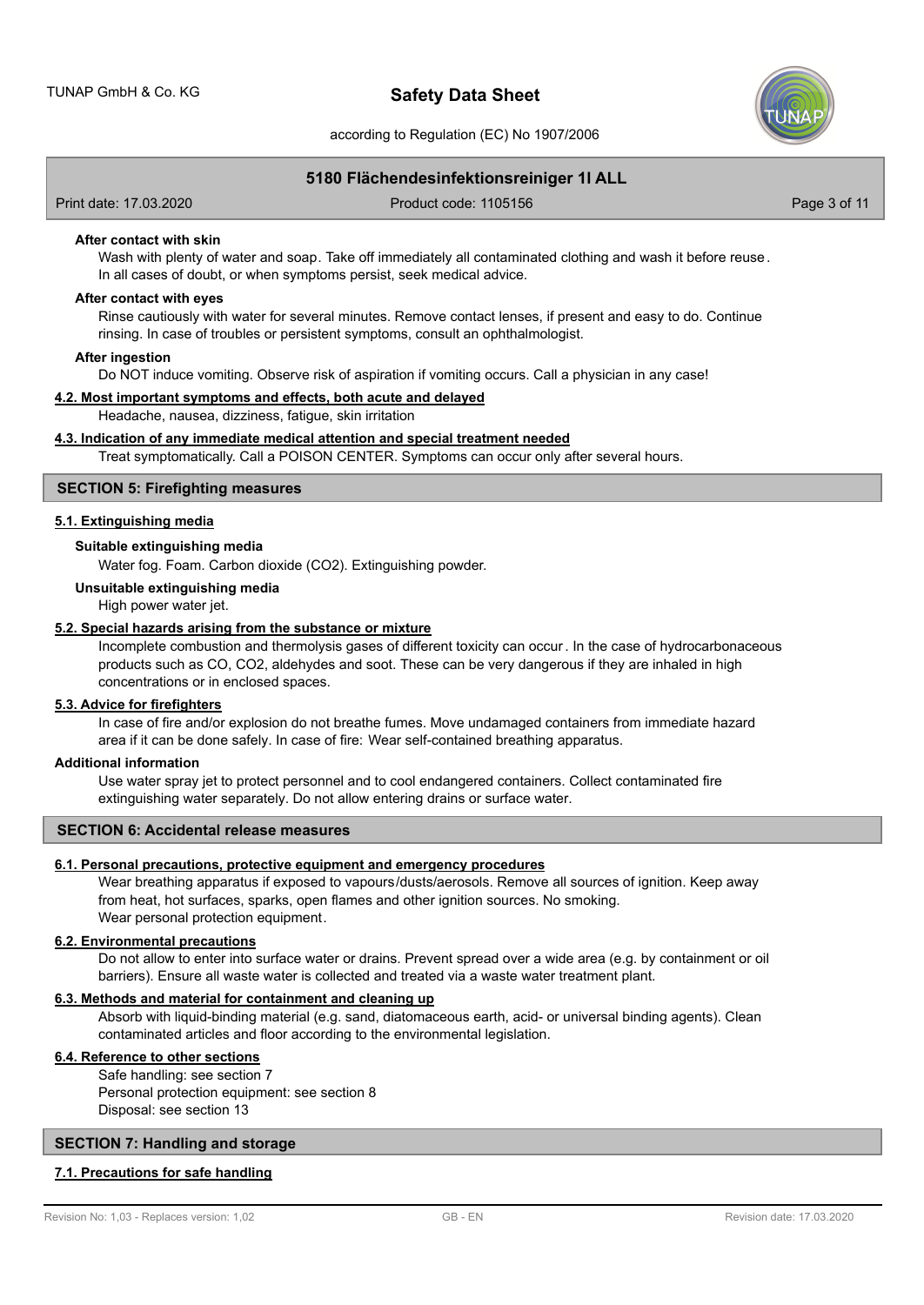

according to Regulation (EC) No 1907/2006

## **5180 Flächendesinfektionsreiniger 1l ALL**

Print date: 17.03.2020 Product code: 1105156 Page 4 of 11

### **Advice on safe handling**

Observe instructions for use.

Dust must be exhausted directly at the point of origin. Vapours/aerosols must be exhausted directly at the point of origin. If local exhaust ventilation is not possible or not sufficient, the entire working area should be ventilated by technical means.

When using do not eat, drink, smoke, sniff.

Wear personal protection equipment (refer to section 8).

## **Advice on protection against fire and explosion**

Keep away from sources of ignition - No smoking.

### **Further information on handling**

Avoid contact with skin and eyes.

### **7.2. Conditions for safe storage, including any incompatibilities**

### **Requirements for storage rooms and vessels**

Keep container tightly closed. Observe legal regulations and provisions.

### **Hints on joint storage**

Do not store together with: Oxidizing agents. Pyrophoric or self-heating substances. Food and feedingstuffs.

#### **Further information on storage conditions**

Store in a cool dry place. Observe legal regulations and provisions.

### **7.3. Specific end use(s)**

No information available.

## **SECTION 8: Exposure controls/personal protection**

### **8.1. Control parameters**

#### **Exposure limits (EH40)**

| CAS No  | Substance   | ppm              | mg/m <sup>3</sup> | fibres/mll | Category      | Origin |
|---------|-------------|------------------|-------------------|------------|---------------|--------|
| 64-17-5 | Ethanol     | 1000 <b>l</b>    | <b>1920</b>       |            | TWA (8 h)     | WEL    |
| 71-23-8 | Propan-1-ol | 200 <sup>1</sup> | 500               |            | TWA (8 h)     | WEL    |
|         |             | <b>250</b>       | 625               |            | STEL (15 min) | WEL    |

#### **Additional advice on limit values**

a no restriction

b End of exposure or shift

c in long-term exposure: after several shifts

d prior to next shift

TWA (EC): time-weighted average

U: Urea

#### **8.2. Exposure controls**

#### **Appropriate engineering controls**

If handled uncovered, arrangements with local exhaust ventilation have to be used.

### **Protective and hygiene measures**

Avoid exposure. Wear suitable protective clothing. Draw up and observe skin protection programme.

#### **Eye/face protection**

Suitable eye protection: Tightly sealed safety glasses.

DIN EN 166

### **Hand protection**

Protect skin by using skin protective cream. When handling with chemical substances, protective gloves must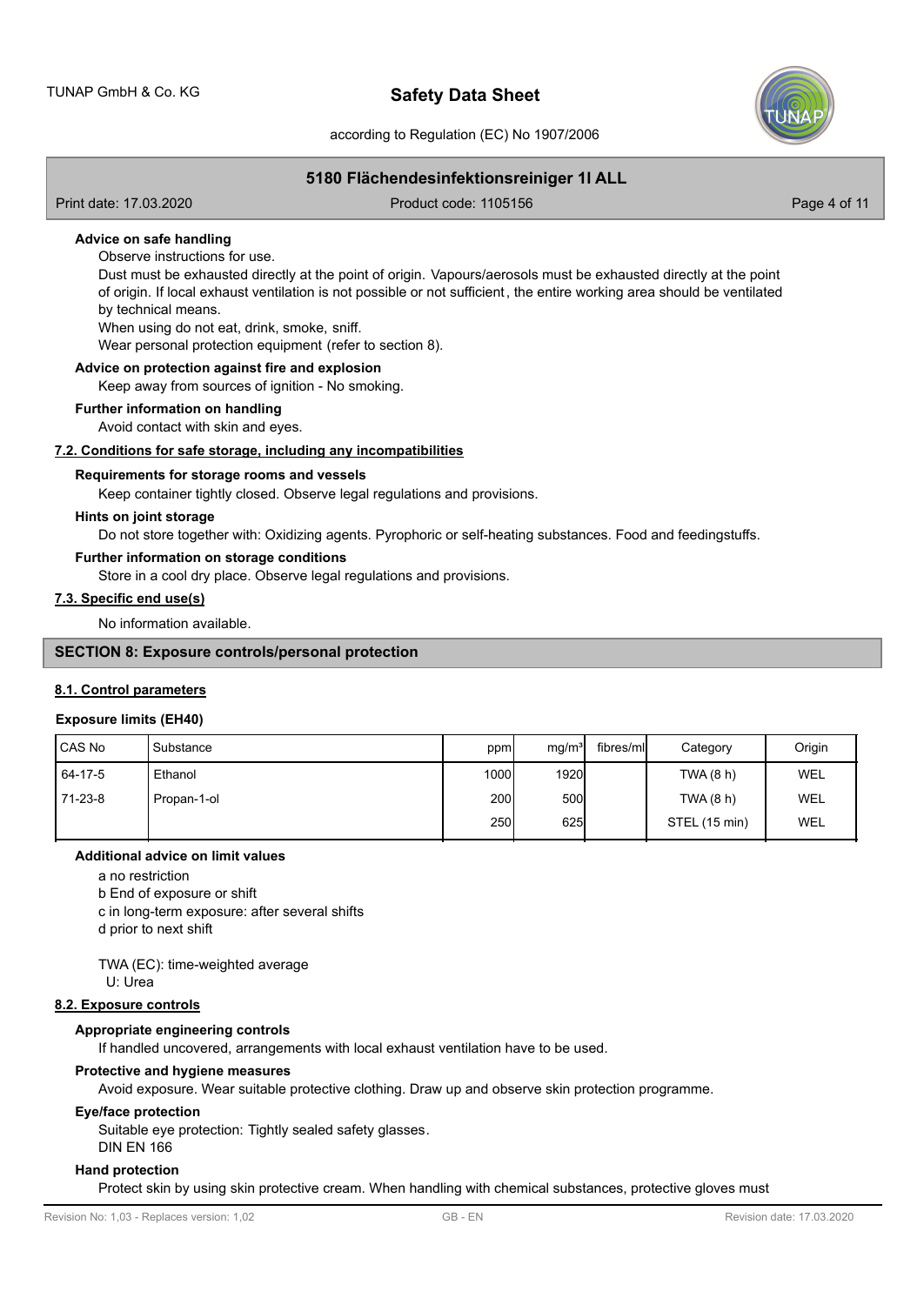

according to Regulation (EC) No 1907/2006

## **5180 Flächendesinfektionsreiniger 1l ALL**

Print date: 17.03.2020 Product code: 1105156 Page 5 of 11

be worn with the CE-label including the four control digits. The quality of the protective gloves resistant to chemicals must be chosen as a function of the specific working place concentration and quantity of hazardous substances.

Suitable material: NBR (Nitrile rubber) Breakthrough time (maximum wearing time) 480min Thickness of the glove material 0,45 mm

# EN ISO 374

## **Skin protection**

Wear suitable protective clothing. Take off immediately all contaminated clothing and wash it before reuse.

### **Respiratory protection**

Wear breathing apparatus if exposed to vapours/dusts/aerosols. When exceeding the relevant workplace exposure limits, note the following: Suitable respiratory protective equipment: Combination filter device (DIN EN 141).. Filtering device with filter or ventilator filtering device of type: A Observe the wear time limits as specified by the manufacturer. Observe legal regulations and provisions.

## **Environmental exposure controls**

Observe legal regulations and provisions.

## **SECTION 9: Physical and chemical properties**

### **9.1. Information on basic physical and chemical properties**

| i. Information on basic physical and chemical properties |                   |                                       |                                  |
|----------------------------------------------------------|-------------------|---------------------------------------|----------------------------------|
| Physical state:                                          | Liquid            |                                       |                                  |
| Colour:                                                  | colorless, turbid |                                       |                                  |
| Odour:                                                   | alcoholic         |                                       |                                  |
|                                                          |                   |                                       | <b>Test method</b>               |
| pH-Value (at $20^{\circ}$ C):                            |                   |                                       | 7.7 DIN 19268                    |
| Changes in the physical state                            |                   |                                       |                                  |
| Melting point:                                           |                   | No information available.             |                                  |
| Initial boiling point and boiling range:                 |                   | 78 °C                                 |                                  |
| Sublimation point:                                       |                   | No information available.             |                                  |
| Softening point:                                         |                   | No information available.             |                                  |
|                                                          |                   | No information available.             |                                  |
| Flash point:                                             |                   |                                       | 33 °C ISO 3679                   |
| Sustaining combustion:                                   |                   | No data available                     |                                  |
| Ignition temperature:                                    |                   | 400 $^{\circ}$ C                      |                                  |
| Vapour pressure:                                         |                   | No information available.             |                                  |
| Vapour pressure:                                         |                   | No information available.             |                                  |
| Density (at 20 $^{\circ}$ C):                            |                   |                                       | 0.95 g/cm <sup>3</sup> DIN 51757 |
| Water solubility:                                        |                   | completely miscible                   |                                  |
| Partition coefficient:                                   |                   | No information available.             |                                  |
| Viscosity / dynamic:                                     |                   | No information available. DIN 53019-1 |                                  |
| Flow time:<br>(at 20 $°C$ )                              |                   | No information available.             |                                  |
| Vapour density:                                          |                   | No information available.             |                                  |
| Evaporation rate:                                        |                   | No information available.             |                                  |
| Solvent separation test:                                 |                   | No information available.             |                                  |
| Solvent content:                                         |                   | No information available.             |                                  |
|                                                          |                   |                                       |                                  |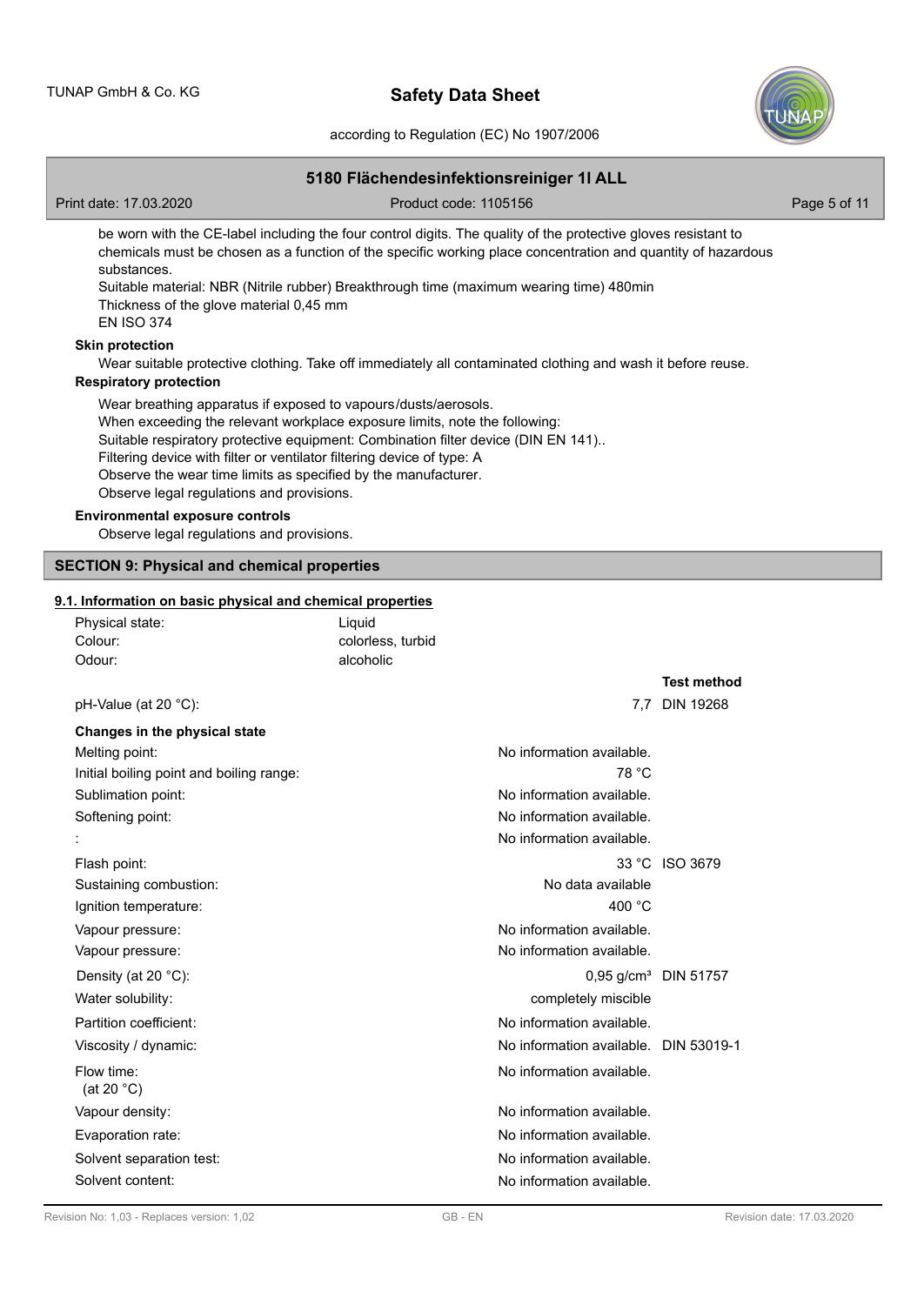

according to Regulation (EC) No 1907/2006

## **5180 Flächendesinfektionsreiniger 1l ALL**

Print date: 17.03.2020 Product code: 1105156 Page 6 of 11

**9.2. Other information**

Solid content: No information available.

## **SECTION 10: Stability and reactivity**

### **10.1. Reactivity**

Flammable.

## **10.2. Chemical stability**

The product is stable under normal conditions.

## **10.3. Possibility of hazardous reactions**

No hazardous reaction when handled and stored according to provisions.

## **10.4. Conditions to avoid**

Keep away from heat/sparks/open flames/hot surfaces. - No smoking. Take precautionary measures against static discharges.

## **10.5. Incompatible materials**

Oxidizing agents. Pyrophoric or self-heating substances.

## **10.6. Hazardous decomposition products**

Incomplete combustion and thermolysis gases of different toxicity can occur. In the case of hydrocarbonaceous products such as CO, CO2, aldehydes and soot. These can be very dangerous if they are inhaled in high concentrations or in enclosed spaces.

#### **Further information**

Do not mix with other chemicals.

## **SECTION 11: Toxicological information**

### **11.1. Information on toxicological effects**

## **Toxicocinetics, metabolism and distribution**

No information available.

## **Acute toxicity**

Based on available data, the classification criteria are not met.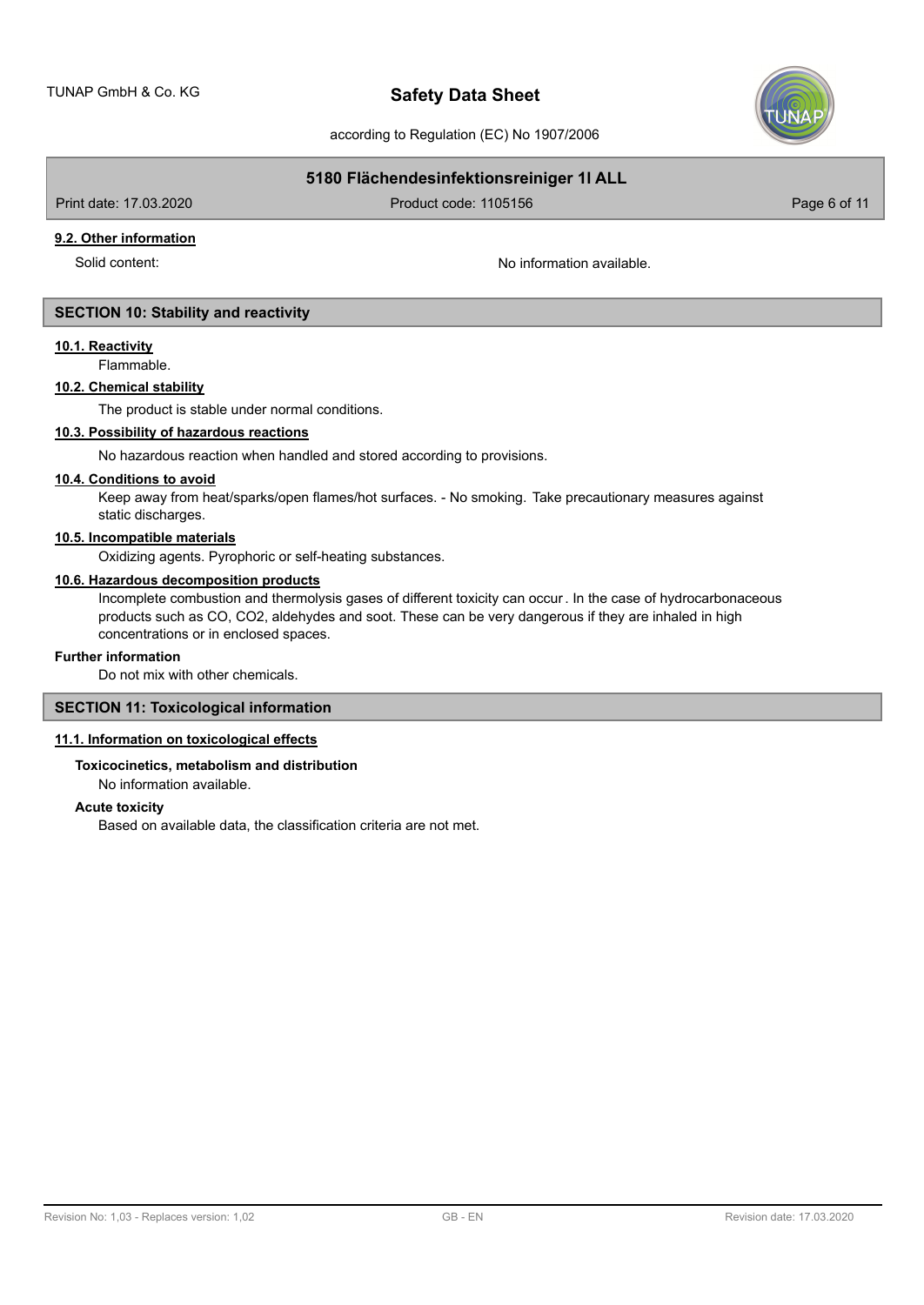

according to Regulation (EC) No 1907/2006

## **5180 Flächendesinfektionsreiniger 1l ALL**

Print date: 17.03.2020 Product code: 1105156 Page 7 of 11

| <b>CAS No</b> | Chemical name                                                                  |      |               |         |               |  |
|---------------|--------------------------------------------------------------------------------|------|---------------|---------|---------------|--|
|               | Exposure route                                                                 | Dose |               | Species | Source        |  |
| 64-17-5       | ethanol                                                                        |      |               |         |               |  |
|               | oral                                                                           | LD50 | 6200 mg/kg    | Rat     | <b>IUCLID</b> |  |
|               | dermal                                                                         | LD50 | >20000 mg/kg  | Rat     |               |  |
|               | inhalation (4 h) vapour                                                        | LC50 | 95,6 mg/l     | Rat     | <b>RTECS</b>  |  |
| $71 - 23 - 8$ | n-propanol                                                                     |      |               |         |               |  |
|               | oral                                                                           | LD50 | 8000 mg/kg    | Rat     |               |  |
|               | dermal                                                                         | LD50 | 4032 mg/kg    | Rabbit  |               |  |
|               | inhalation (4 h) vapour                                                        | LC50 | $> 33,8$ mg/l | Rat     |               |  |
| 85409-23-0    | Quaternary ammonium compounds, Alkyl (C12 -C14) ethyl benzyl ammonium chloride |      |               |         |               |  |
|               | oral                                                                           | LD50 | 778 mg/kg     | Rat     |               |  |
| 68424-85-1    | Quaternary ammonium compounds, benzyl-C12-16-alkyldimethyl, chlorides          |      |               |         |               |  |
|               | oral                                                                           | LD50 | 344 mg/kg     | Rat     |               |  |
|               | dermal                                                                         | LD50 | 3340 mg/kg    | Rabbit  |               |  |
| 7173-51-5     | didecyldimethylammonium chloride                                               |      |               |         |               |  |
|               | oral                                                                           | LD50 | $238$ mg/kg   | Rat     |               |  |
|               | dermal                                                                         | LD50 | 3342 mg/kg    | Rabbit  |               |  |

## **Irritation and corrosivity**

Causes serious eye damage.

Skin corrosion/irritation: Based on available data, the classification criteria are not met. No information available.

### **Sensitising effects**

Based on available data, the classification criteria are not met.

## **Carcinogenic/mutagenic/toxic effects for reproduction**

Based on available data, the classification criteria are not met. No information available.

#### **STOT-single exposure**

Based on available data, the classification criteria are not met.

## **STOT-repeated exposure**

Based on available data, the classification criteria are not met. No information available.

# **Aspiration hazard**

Based on available data, the classification criteria are not met.

### **Specific effects in experiment on an animal**

No information available.

#### **Additional information on tests**

The mixture is classified as hazardous according to regulation (EC) No 1272/2008 [CLP].

## **SECTION 12: Ecological information**

## **12.1. Toxicity**

There are no data available on the mixture itself.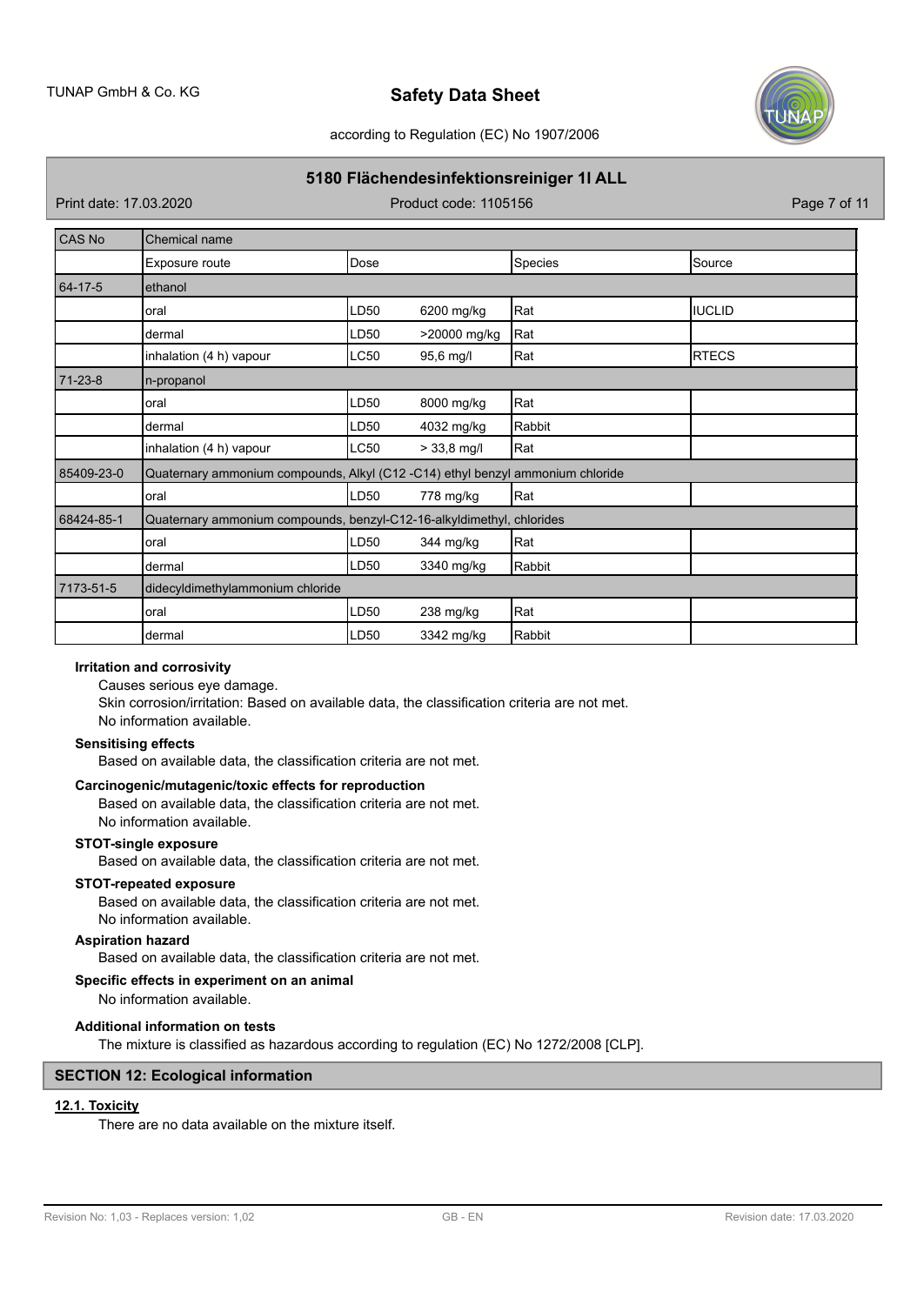

according to Regulation (EC) No 1907/2006

## **5180 Flächendesinfektionsreiniger 1l ALL**

Print date: 17.03.2020 Product code: 1105156 Page 8 of 11

| <b>CAS No</b> | Chemical name                                                          |                     |              |  |                                              |                |
|---------------|------------------------------------------------------------------------|---------------------|--------------|--|----------------------------------------------|----------------|
|               | Aquatic toxicity                                                       | Dose                |              |  | [h] $ d]$ Species                            | Source         |
| $64 - 17 - 5$ | ethanol                                                                |                     |              |  |                                              |                |
|               | Acute fish toxicity                                                    | <b>LC50</b>         | 14200 mg/l   |  | 96 h Pimephales promelas<br>(fathead minnow) |                |
|               | Acute crustacea toxicity                                               | <b>EC50</b><br>mg/l | 9268 - 14221 |  | 48 h Daphnia magna                           | <b>IIUCLID</b> |
| $71 - 23 - 8$ | n-propanol                                                             |                     |              |  |                                              |                |
|               | Acute fish toxicity                                                    | LC50                | 4480 mg/l    |  | 96 h Pimephales promelas                     |                |
| 68424-85-1    | Quaternary ammonium compounds, benzyl-C12-16-alkyldimethyl, chlorides  |                     |              |  |                                              |                |
|               | Acute fish toxicity                                                    | LC50                | $0,28$ mg/l  |  | 96 h Pimephales promelas                     |                |
|               | Acute algae toxicity                                                   | ErC50               | $0.049$ mg/l |  | 72 hlPseudokirchneriella<br>subcapitata      |                |
|               | Acute crustacea toxicity                                               | <b>EC50</b>         | $0,016$ mg/l |  | 48 h Daphnia magna                           |                |
| 7173-51-5     | didecyldimethylammonium chloride                                       |                     |              |  |                                              |                |
|               | LC50<br>96 h Pimephales promelas<br>Acute fish toxicity<br>$0,19$ mg/l |                     |              |  |                                              |                |
|               | Acute algae toxicity                                                   | ErC50               | $0,026$ mg/l |  | lPseudokirchneriella<br> subcapitata         |                |
|               | Acute crustacea toxicity                                               | <b>EC50</b>         | $0,062$ mg/l |  | 48 h Daphnia magna                           |                |

## **12.2. Persistence and degradability**

There are no data available on the mixture itself. AOX (mg/l): 0

## **12.3. Bioaccumulative potential**

There are no data available on the mixture itself.

## **Partition coefficient n-octanol/water**

| <b>CAS No</b> | <b>I</b> Chemical name | Log Pow |
|---------------|------------------------|---------|
| $ 64-17-5$    | lethanol               | $-0.31$ |
| $ 71-23-8$    | In-propanol            | 0,29    |

## **12.4. Mobility in soil**

No information available.

## **12.5. Results of PBT and vPvB assessment**

This substance does not meet the criteria for classification as PBT or vPvB.

### **12.6. Other adverse effects**

This chemical is a VOC according to 99/13/EC.

## **Further information**

Do not allow to enter into surface water or drains.

## **SECTION 13: Disposal considerations**

### **13.1. Waste treatment methods**

### **Disposal recommendations**

Do not allow to enter into surface water or drains. Dispose of waste according to applicable legislation.

### **List of Wastes Code - residues/unused products**

070704 WASTES FROM ORGANIC CHEMICAL PROCESSES; wastes from the MFSU of fine chemicals and chemical products not otherwise specified; other organic solvents, washing liquids and mother liquors; hazardous waste

### **List of Wastes Code - used product**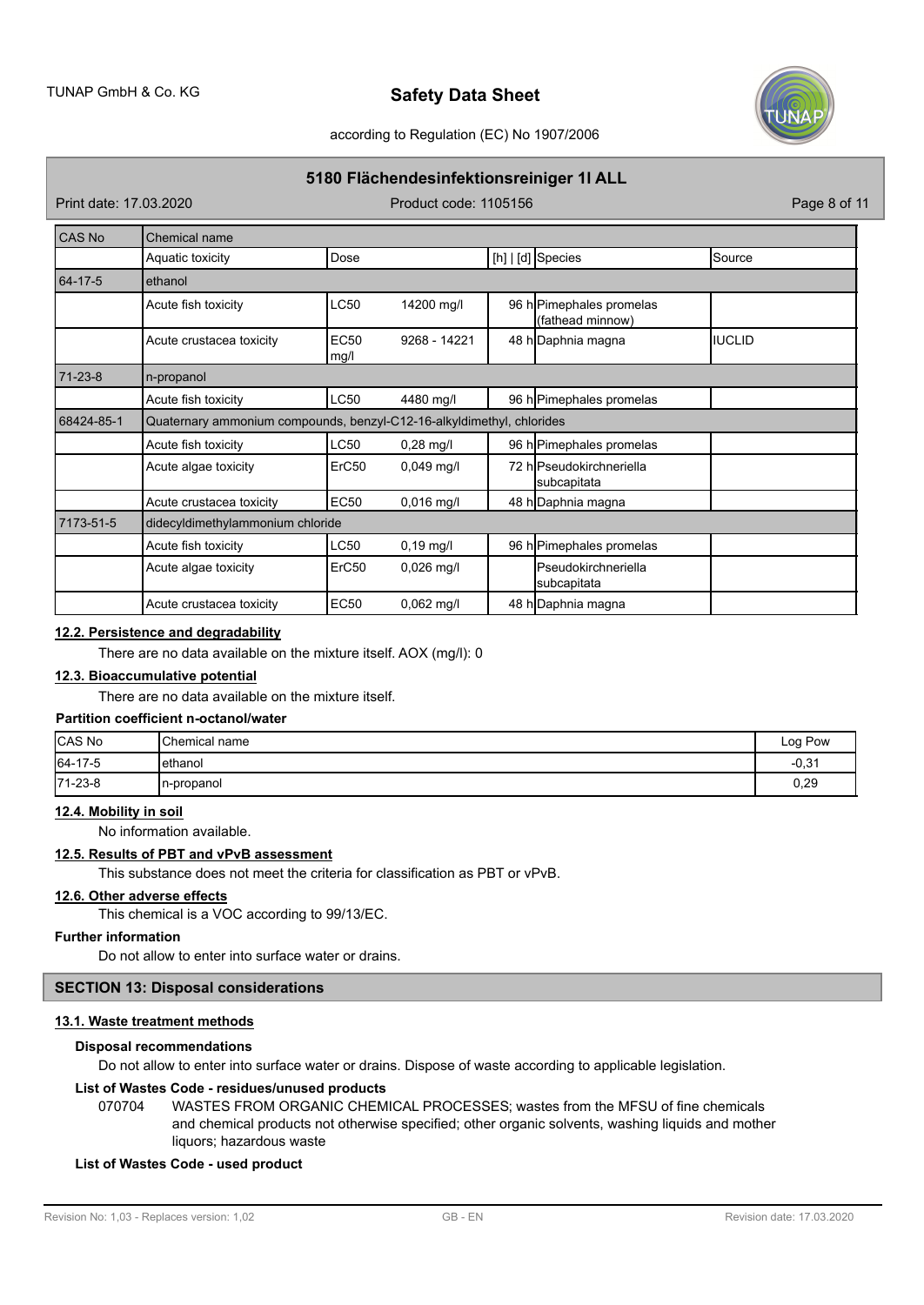

according to Regulation (EC) No 1907/2006

| 5180 Flächendesinfektionsreiniger 1I ALL                                                                                                                                                                                  |                                                                                                                                                                                                                                                                                                                                        |              |  |  |  |  |
|---------------------------------------------------------------------------------------------------------------------------------------------------------------------------------------------------------------------------|----------------------------------------------------------------------------------------------------------------------------------------------------------------------------------------------------------------------------------------------------------------------------------------------------------------------------------------|--------------|--|--|--|--|
| Print date: 17.03.2020                                                                                                                                                                                                    | Product code: 1105156                                                                                                                                                                                                                                                                                                                  | Page 9 of 11 |  |  |  |  |
| 070704<br>WASTES FROM ORGANIC CHEMICAL PROCESSES; wastes from the MFSU of fine chemicals<br>and chemical products not otherwise specified; other organic solvents, washing liquids and mother<br>liquors; hazardous waste |                                                                                                                                                                                                                                                                                                                                        |              |  |  |  |  |
| 150110                                                                                                                                                                                                                    | List of Wastes Code - contaminated packaging<br>WASTE PACKAGING; ABSORBENTS, WIPING CLOTHS, FILTER MATERIALS AND<br>PROTECTIVE CLOTHING NOT OTHERWISE SPECIFIED; packaging (including separately<br>collected municipal packaging waste); packaging containing residues of or contaminated by<br>hazardous substances; hazardous waste |              |  |  |  |  |
| <b>Contaminated packaging</b>                                                                                                                                                                                             | Water (with cleaning agent). Completely emptied packages can be recycled.                                                                                                                                                                                                                                                              |              |  |  |  |  |
| <b>SECTION 14: Transport information</b>                                                                                                                                                                                  |                                                                                                                                                                                                                                                                                                                                        |              |  |  |  |  |
| Land transport (ADR/RID)                                                                                                                                                                                                  |                                                                                                                                                                                                                                                                                                                                        |              |  |  |  |  |
| 14.1. UN number:                                                                                                                                                                                                          | <b>UN1987</b>                                                                                                                                                                                                                                                                                                                          |              |  |  |  |  |
| 14.2. UN proper shipping name:                                                                                                                                                                                            | ALCOHOLS, N.O.S. (ethanol, n-propanol)                                                                                                                                                                                                                                                                                                 |              |  |  |  |  |
| 14.3. Transport hazard class(es):                                                                                                                                                                                         | 3                                                                                                                                                                                                                                                                                                                                      |              |  |  |  |  |
| 14.4. Packing group:                                                                                                                                                                                                      | III                                                                                                                                                                                                                                                                                                                                    |              |  |  |  |  |
| Hazard label:                                                                                                                                                                                                             | 3                                                                                                                                                                                                                                                                                                                                      |              |  |  |  |  |
| Classification code:                                                                                                                                                                                                      | F <sub>1</sub>                                                                                                                                                                                                                                                                                                                         |              |  |  |  |  |
| Special Provisions:                                                                                                                                                                                                       | 274 601                                                                                                                                                                                                                                                                                                                                |              |  |  |  |  |
| Limited quantity:                                                                                                                                                                                                         | 5L                                                                                                                                                                                                                                                                                                                                     |              |  |  |  |  |
| Excepted quantity:                                                                                                                                                                                                        | E1                                                                                                                                                                                                                                                                                                                                     |              |  |  |  |  |
| Transport category:                                                                                                                                                                                                       | 3                                                                                                                                                                                                                                                                                                                                      |              |  |  |  |  |
| Hazard No:                                                                                                                                                                                                                | 30                                                                                                                                                                                                                                                                                                                                     |              |  |  |  |  |
| Tunnel restriction code:                                                                                                                                                                                                  | D/E                                                                                                                                                                                                                                                                                                                                    |              |  |  |  |  |
| Inland waterways transport (ADN)                                                                                                                                                                                          |                                                                                                                                                                                                                                                                                                                                        |              |  |  |  |  |
| 14.1. UN number:                                                                                                                                                                                                          | <b>UN1987</b>                                                                                                                                                                                                                                                                                                                          |              |  |  |  |  |
| 14.2. UN proper shipping name:                                                                                                                                                                                            | ALCOHOLS, N.O.S. (ethanol, n-propanol)                                                                                                                                                                                                                                                                                                 |              |  |  |  |  |
| 14.3. Transport hazard class(es):                                                                                                                                                                                         | 3                                                                                                                                                                                                                                                                                                                                      |              |  |  |  |  |
| 14.4. Packing group:                                                                                                                                                                                                      | $\mathbf{III}$                                                                                                                                                                                                                                                                                                                         |              |  |  |  |  |
| Hazard label:                                                                                                                                                                                                             | 3                                                                                                                                                                                                                                                                                                                                      |              |  |  |  |  |
| Classification code:                                                                                                                                                                                                      | F <sub>1</sub>                                                                                                                                                                                                                                                                                                                         |              |  |  |  |  |
| <b>Special Provisions:</b>                                                                                                                                                                                                | 274 601                                                                                                                                                                                                                                                                                                                                |              |  |  |  |  |
| Limited quantity:                                                                                                                                                                                                         | 5L                                                                                                                                                                                                                                                                                                                                     |              |  |  |  |  |
| Excepted quantity:                                                                                                                                                                                                        | E <sub>1</sub>                                                                                                                                                                                                                                                                                                                         |              |  |  |  |  |
| <b>Marine transport (IMDG)</b>                                                                                                                                                                                            |                                                                                                                                                                                                                                                                                                                                        |              |  |  |  |  |
| 14.1. UN number:                                                                                                                                                                                                          | <b>UN1987</b>                                                                                                                                                                                                                                                                                                                          |              |  |  |  |  |
| 14.2. UN proper shipping name:                                                                                                                                                                                            | ALCOHOLS, N.O.S.(ethanol, n-propanol)                                                                                                                                                                                                                                                                                                  |              |  |  |  |  |
| 14.3. Transport hazard class(es):                                                                                                                                                                                         | 3                                                                                                                                                                                                                                                                                                                                      |              |  |  |  |  |
| 14.4. Packing group:                                                                                                                                                                                                      | III                                                                                                                                                                                                                                                                                                                                    |              |  |  |  |  |
| Hazard label:                                                                                                                                                                                                             | 3                                                                                                                                                                                                                                                                                                                                      |              |  |  |  |  |
| Marine pollutant:                                                                                                                                                                                                         | No                                                                                                                                                                                                                                                                                                                                     |              |  |  |  |  |
| Special Provisions:                                                                                                                                                                                                       | 223, 274                                                                                                                                                                                                                                                                                                                               |              |  |  |  |  |
| Limited quantity:                                                                                                                                                                                                         | 5 L                                                                                                                                                                                                                                                                                                                                    |              |  |  |  |  |
| Excepted quantity:                                                                                                                                                                                                        | E <sub>1</sub>                                                                                                                                                                                                                                                                                                                         |              |  |  |  |  |
| EmS:                                                                                                                                                                                                                      | $F-E$ , S-D                                                                                                                                                                                                                                                                                                                            |              |  |  |  |  |
| Air transport (ICAO-TI/IATA-DGR)                                                                                                                                                                                          |                                                                                                                                                                                                                                                                                                                                        |              |  |  |  |  |
| 14.1. UN number:                                                                                                                                                                                                          | <b>UN1987</b>                                                                                                                                                                                                                                                                                                                          |              |  |  |  |  |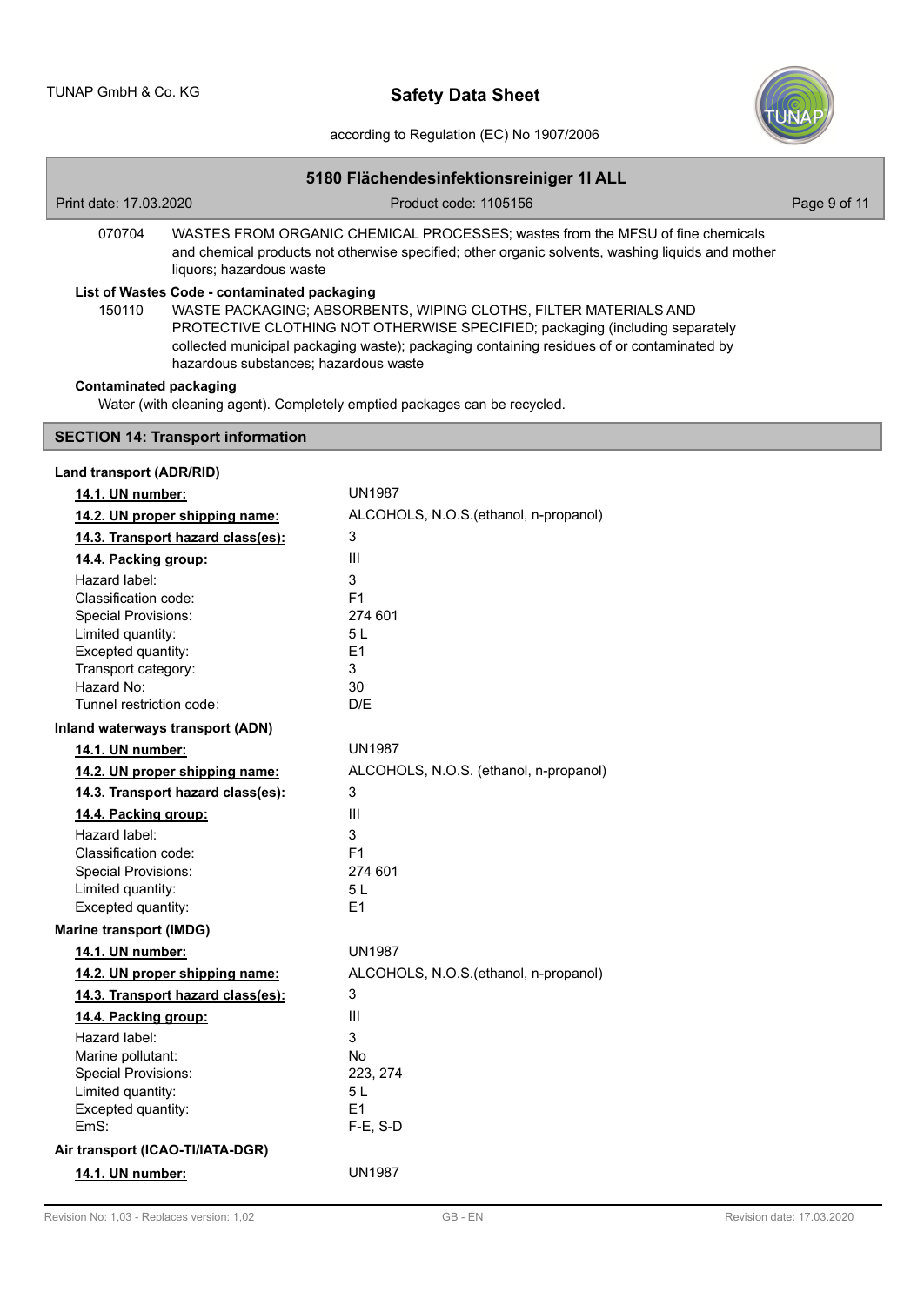

### according to Regulation (EC) No 1907/2006

|                                                                                                  | 5180 Flächendesinfektionsreiniger 1I ALL                                                             |                                        |               |  |  |
|--------------------------------------------------------------------------------------------------|------------------------------------------------------------------------------------------------------|----------------------------------------|---------------|--|--|
|                                                                                                  | Print date: 17.03.2020                                                                               | Product code: 1105156                  | Page 10 of 11 |  |  |
|                                                                                                  | 14.2. UN proper shipping name:                                                                       | ALCOHOLS, N.O.S. (ethanol, n-propanol) |               |  |  |
|                                                                                                  | 14.3. Transport hazard class(es):                                                                    | 3                                      |               |  |  |
|                                                                                                  | 14.4. Packing group:                                                                                 | Ш                                      |               |  |  |
|                                                                                                  | Hazard label:                                                                                        | 3                                      |               |  |  |
|                                                                                                  | <b>Special Provisions:</b>                                                                           | A3 A180                                |               |  |  |
|                                                                                                  | Limited quantity Passenger:                                                                          | 10 <sub>L</sub>                        |               |  |  |
|                                                                                                  | Passenger LQ:                                                                                        | Y344                                   |               |  |  |
|                                                                                                  | Excepted quantity:                                                                                   | E <sub>1</sub>                         |               |  |  |
|                                                                                                  | IATA-packing instructions - Passenger:                                                               | 355                                    |               |  |  |
|                                                                                                  | IATA-max. quantity - Passenger:                                                                      | 60L                                    |               |  |  |
|                                                                                                  | IATA-packing instructions - Cargo:                                                                   | 366                                    |               |  |  |
|                                                                                                  | IATA-max. quantity - Cargo:                                                                          | 220 L                                  |               |  |  |
|                                                                                                  | 14.5. Environmental hazards                                                                          |                                        |               |  |  |
|                                                                                                  | <b>ENVIRONMENTALLY HAZARDOUS:</b>                                                                    | no                                     |               |  |  |
|                                                                                                  | <b>SECTION 15: Regulatory information</b>                                                            |                                        |               |  |  |
|                                                                                                  | 15.1. Safety, health and environmental regulations/legislation specific for the substance or mixture |                                        |               |  |  |
|                                                                                                  | EU regulatory information                                                                            |                                        |               |  |  |
|                                                                                                  | 2010/75/EU (VOC):                                                                                    | No information available.              |               |  |  |
|                                                                                                  | 2004/42/EC (VOC):                                                                                    | No information available.              |               |  |  |
|                                                                                                  | <b>Additional information</b>                                                                        |                                        |               |  |  |
|                                                                                                  | Safety Data Sheet according to Regulation (EC) No. 1907/2006 (REACH)                                 |                                        |               |  |  |
|                                                                                                  | National regulatory information                                                                      |                                        |               |  |  |
|                                                                                                  |                                                                                                      |                                        |               |  |  |
|                                                                                                  | Water contaminating class (D):<br><b>Additional information</b>                                      | 2 - clearly water contaminating        |               |  |  |
|                                                                                                  |                                                                                                      |                                        |               |  |  |
| Information in accordance with Regulation (EU) Nr. 528/2012<br>Active agent<br>CAS-Nr.<br>g/100g |                                                                                                      |                                        |               |  |  |
|                                                                                                  | Ethanol                                                                                              | 64-17-5<br>20,95                       |               |  |  |
|                                                                                                  | n-Propanol                                                                                           | $71-23-8$<br>10,00                     |               |  |  |
|                                                                                                  | Didecyldimethylammoniumchlorid                                                                       | 7173-51-5<br>0,24                      |               |  |  |
|                                                                                                  | C12-14-alkyl[(ethylphenyl)methyl]dimethylammoniumchlorid 85409-23-0                                  | 0,24                                   |               |  |  |
|                                                                                                  | Benzyl-C12-16-alkyldimethylammoniumchlorid<br>N-88172                                                | 68424-85-1<br>0,24                     |               |  |  |

## **SECTION 16: Other information**

### **Changes**

This data sheet contains changes from the previous version in section(s): 15.

## **Abbreviations and acronyms**

ADR: Accord européen sur le transport des marchandises dangereuses par Route (European Agreement concerning the International Carriage of Dangerous Goods by Road) RID: Règlement international concernant le transport des marchandises dangereuses par chemin de fer (Regulations Concerning the International Transport of Dangerous Goods by Rail) IATA: International Air Transport Association IMDG: International Maritime Code for Dangerous Goods GHS: Globally Harmonized System of Classification and Labelling of Chemicals EINECS: European Inventory of Existing Commercial Chemical Substances ELINCS: European List of Notified Chemical Substances CAS: Chemical Abstracts Service (division of the American Chemical Society) DNEL/DMEL: Derived No Effect Level / Derived Minimal Effect Level